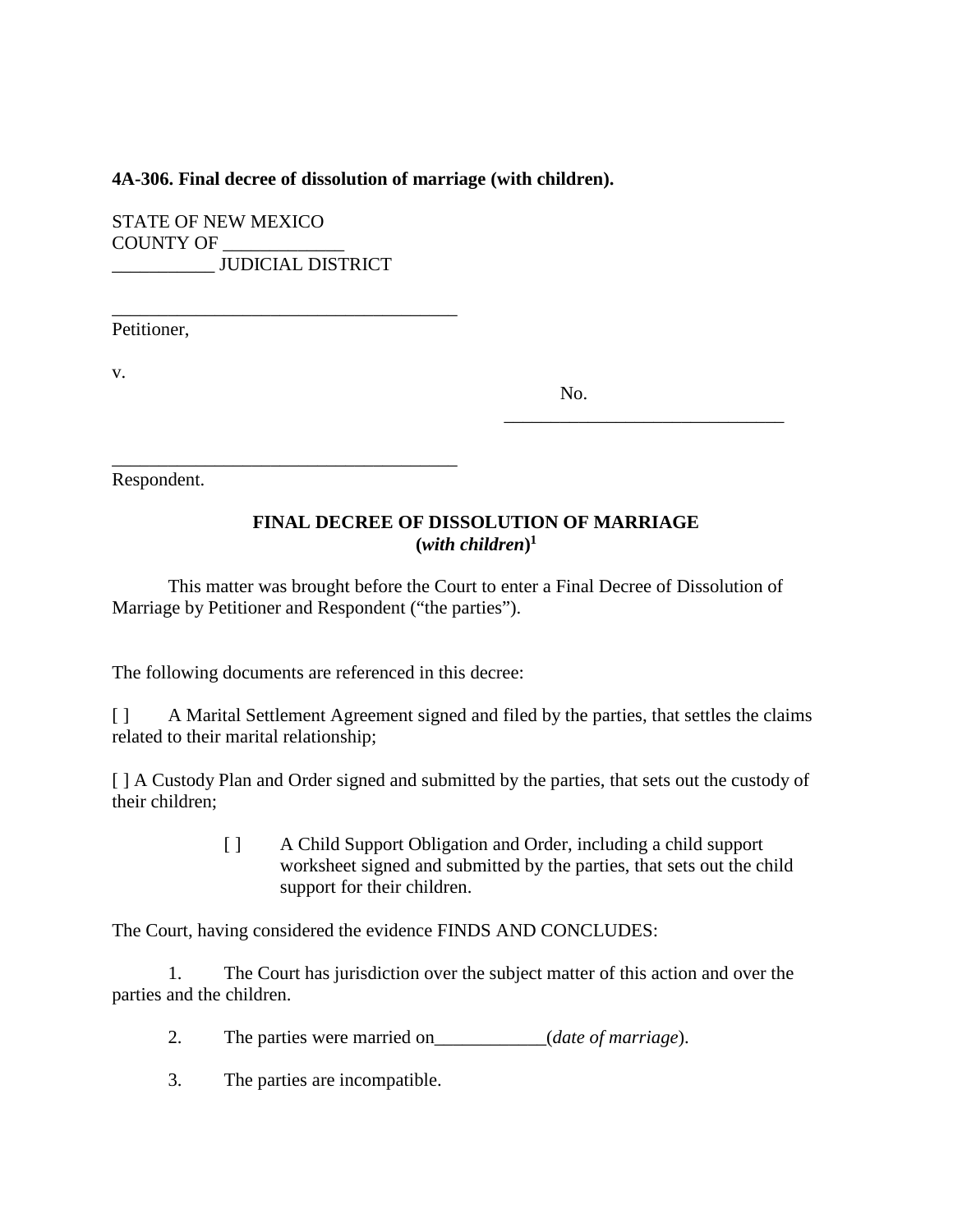4. The Marital Settlement Agreement is fair and reasonable and should be adopted by the Court.

5. The Custody Plan and Order is fair and reasonable and should be adopted by the Court.

6. The Child Support Obligation and Order is fair and reasonable and should be adopted by the Court.

## IT IS THEREFORE ORDERED, ADJUDGED, AND DECREED:

1. The marriage of Petitioner and Respondent is dissolved on the grounds of incompatibility.

2. The parties are ordered to comply with the terms of the Marital Settlement Agreement, which has been filed with the Court and is incorporated here by reference.

3. The parties are ordered to comply with the terms of the Custody Plan and Order, which has been adopted by the Court and is incorporated here by reference.

4. The parties are ordered to comply with the terms of the Child Support Obligation and Order, which has been adopted by the Court and is incorporated here by reference.

5. [ ] Petitioner (*or*) [ ] Respondent is ordered to pay child support in the amount of \$\_\_\_\_\_\_\_\_\_\_\_\_ per month to the other parent.

6. Legal custody of the children is as follows (*select one*):

[ ] The parties have joint legal custody of the children.

(*Or*)

[ ] [ ] Petitioner (*or*) [ ] Respondent has sole legal custody of the children.

7. The Court has continuing jurisdiction over issues relating to the children of the marriage until the children reach the age of majority as provided by law.

(*Select and complete the following paragraphs if applicable*)

- [ ] 8. The Court retains jurisdiction to enter QDROs or other orders dividing the retirement plans referenced in the Marital Settlement Agreement.
- [ ] 9. Judgment in favor of [ ] Petitioner (*or*) [ ] Respondent is awarded in the amount of \$\_\_\_\_\_\_\_\_\_\_, as set forth in Section III of the Marital Settlement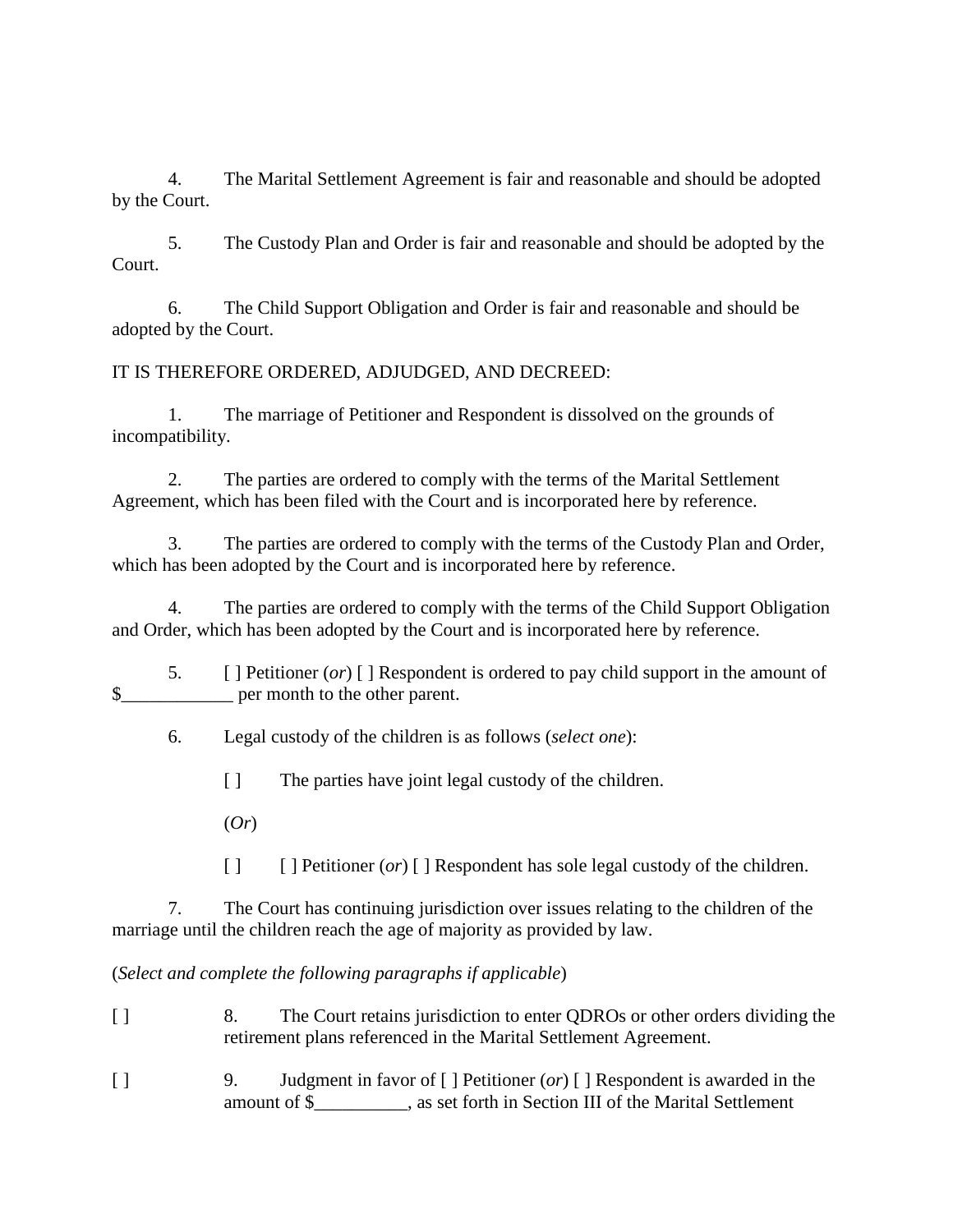Agreement (Cash Payment). The statutory interest rate shall apply as provided in Section 56-8-4(A) NMSA 1978.

|  | Petitioner's name is restored to the former name of |
|--|-----------------------------------------------------|
|  | . (insert full legal name).                         |
|  |                                                     |

|  | Respondent's name is restored to the former name of |
|--|-----------------------------------------------------|
|  | <i>(insert full legal name).</i>                    |

## SO ORDERED:

District Court Judge

\_\_\_\_\_\_\_\_\_\_\_\_\_\_\_\_\_\_\_\_\_\_\_\_\_\_\_\_\_

By signing below I affirm under penalty of perjury under the laws of the State of New Mexico that everything in this document is true and correct to the best of my knowledge, information and belief, including the following:

1. **Right to trial is waived.** I understand that by signing the Final Decree, I am waiving my right to a trial before a Judge.

2. **No duress or coercion; complete agreement.** I am not under force, threats, duress, coercion or undue influence from anyone, including the other party, to sign this Final Decree. This Decree and any attachments that I have signed is our full agreement. I have not agreed to something different from what is stated in writing in this Decree.

3. **Legal advice.** I understand that even if I am representing myself without an attorney, I have the right to be represented by an attorney. I have the right to call an attorney and get legal advice before I sign this Final Decree.

| Petitioner's signature | Respondent's signature |
|------------------------|------------------------|
|                        |                        |
| Mailing address:       | Mailing address:       |
|                        |                        |
| Telephone:             |                        |